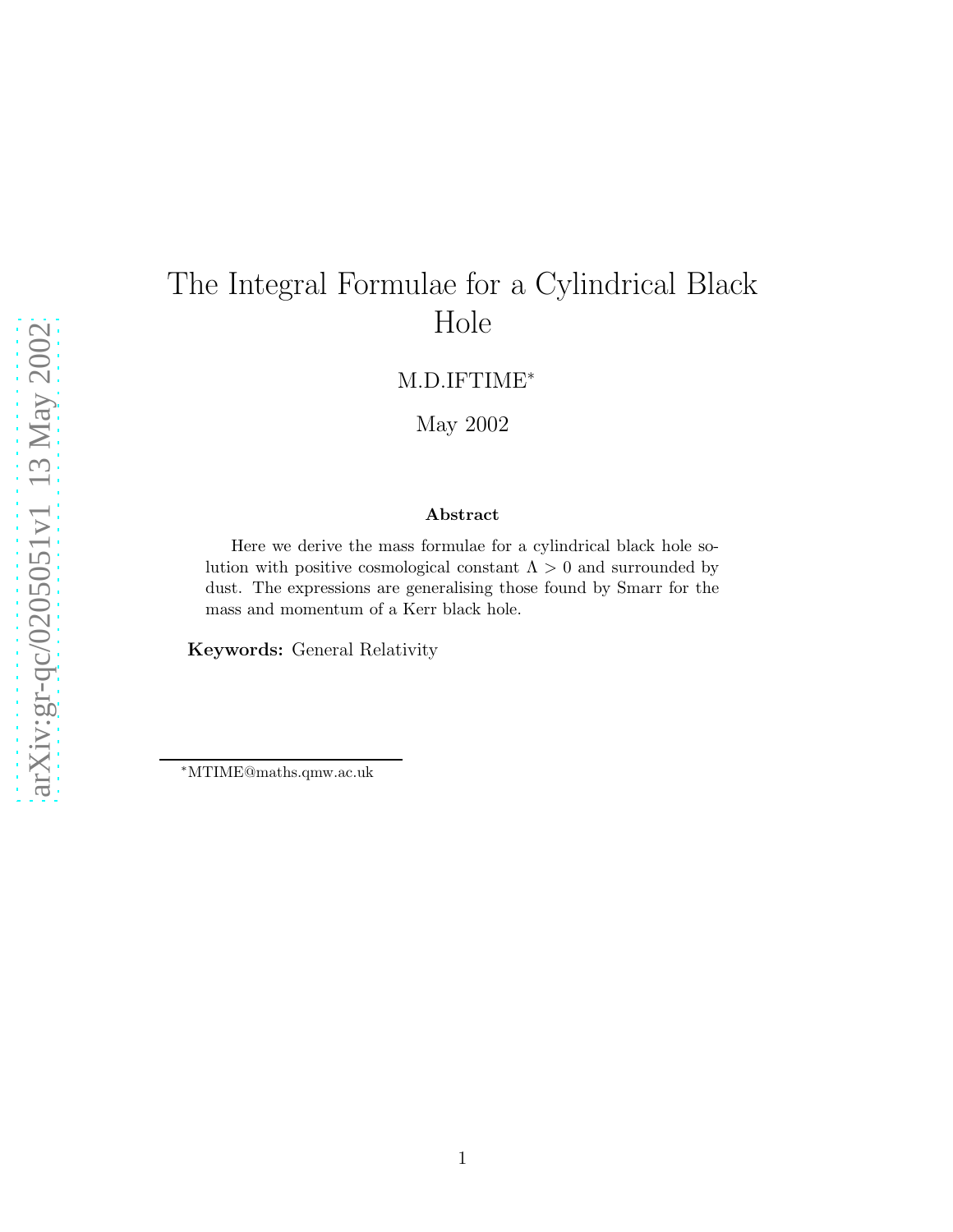### <span id="page-1-0"></span>1 Introduction

Black hole are astrophysical objects that appear as a final state in a gravitational colapse.

Black holes are naturally studied as exact solutions of Einstein equations. Their theoretical proprieties, such us their stability, the no hair theorem, the physics of matter surrounding them, have been investigated in great depth and detail. However, almost all these studies have concentrated on isolated black holes characterized which are stationary (static or axisymmetric) and asymptotic flat. Once black holes have became important to physics too, one should study them in realistic situation in which the black hole is associated with a non-flat background. However, we live in a universe with positive cosmological constant. Therefore, it would be interesting to consider the cases when the black hole is surrounded by matter and is embedded in a cosmological spacetime with  $\Lambda > 0$ . In [\[5](#page-4-0)] is given a cylindrical black hole embedded in the anti de Sitter spacetime. In [\[6](#page-4-0)] is investigated a static black hole embedded in Einstein universe. In[[4\]](#page-4-0)is studied a cylindrical symmetric solution with positive cosmological and dust term that approaches Einstein universe on the axis of rotation. Here we are concentrating on the conservation laws for a cylindrical black hole with  $\Lambda > 0$  and surrounded by dust. In a black hole with a positive cosmological constant we can define another kind of event horizon. A cosmological event horizon is defined as the boundary of the region from which light can never reach the external observer, due to the expansion effect caused by the repulsive  $\Lambda$  term.

We generalize naturally the integral formulae found by Smarr for Kerr black hole to the case of a cylindrical black hole with  $\Lambda > 0$  and surrounded by dust.

For a stationary space-time, from the conservation law for the energymomentum tensor  $T_{;b}^{ab} = 0$  we obtain the equation:

(1) 
$$
(k_a T^{ab})_{;b} = 0 = [(T^{ab} - 1/2g^{ab}T)k_a]_{;b} = (R^{ab}k_a)_{;b}
$$

where  $k^a$  denotes the temporal Killing vector. Therefore the following quantity is conserved:

(2) 
$$
M_k = \int_{S_3} (R^{ab} k_a) d\sigma_a = \text{const.}
$$

The following relation is true for any Killing vector  $k$ :

(3) 
$$
\begin{cases} k_{;b}^{a;b} = R_b^a k^b\\ k_{(a;b)} = 0 \end{cases}
$$

unde  $R_{ab} = R_{acb}^c$  is the Ricci tensor.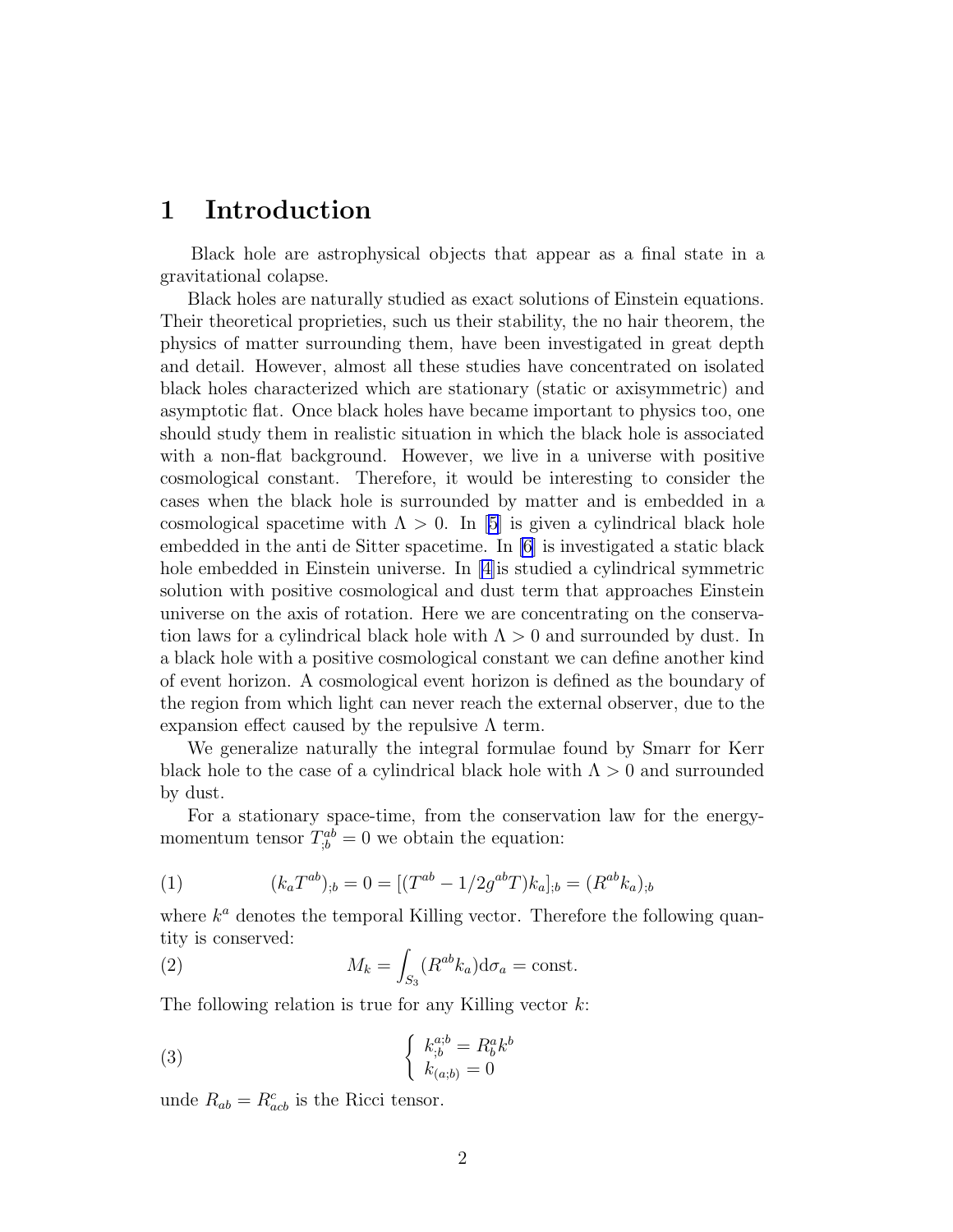<span id="page-2-0"></span>If we integrate the first relation on a spatial compact 3-surface S with frontier ∂S we obtain:

(4) 
$$
\oint_{\partial S} k^{a;b} \mathrm{d} f_{ab} = \int_{S} R^{a}_{b} k^{b} \mathrm{d} \sigma_{a},
$$

where  $df_{ab}$  și  $d\sigma_a$  are the surface element on  $\partial S$  and on S, respectively. Now if we introduce [\(2](#page-1-0)) and (4) into Einstein's field equation  $R_{ab} - \frac{1}{2}Rg_{ab} + \Lambda g_{ab} =$  $1/8\pi T_{ab}$ , we obtain the following expression:

(5) 
$$
M_k = -1/8\pi \int_S (T_b^a - 2T\delta_b^a) k_a \mathrm{d}\sigma_b + M_{\partial S}.
$$

## 2 The Integral Formulae of a cylindrical black hole with  $\Lambda > 0$  surrounded by dust.

We will use the above relations to derive the conservation laws for the mass, energy and flux of energy of a cylindrical balck hole with  $\Lambda > 0$  surrounded by dust.

For a stationary black hole with cylindrical symmetry there exist three Killing vector fields:  $\xi$ ,  $\eta$  si  $\zeta$ . Using [2](#page-1-0) we obtain that the following quantities: mass  $M$ , momentum  $J$  and energy flux  $P$  are conserved,

(6) 
$$
M = \int_{S_3} (R^{ab}\xi_a) d\sigma_a = \text{const.}
$$

$$
J = \int_{S_3} (R^{ab}\eta_a) d\sigma_a = \text{const.}
$$

$$
P = \int_{S_3} (R^{ab}\zeta_a) d\sigma_a = \text{const.}
$$

The above integrals are taken on a 3-surface  $S_3$  with a frontier  $\partial S_3 \neq 0$ , which intersect both black hole event horizons and it consists of the event horizon  $\partial B$ , the cosmological even horizon [\[2\]](#page-4-0) C, and the frontier at infinity  $S_{\infty}$ .

From(5) we can deduce a relation for the total mass  $M$  of the gravitational system consisting of black hole and its surrounding dust:

(7) 
$$
M_{total} = -1/4\pi \oint_{\partial S_{\infty}} \xi^{a;b} df_{ab} = 1/4\pi \int_{S_{ext}} R_b^a \xi^b d\sigma_a.
$$

We take  $t$ , the parameter on the integral curves of the Killing vector field  $\xi, \xi^a = \partial_t$ . Then we define the Killing vector  $l^a = \frac{dx^a}{dt}$  $\frac{d\mathbf{r}}{dt}$ , which is null on both the event horizon and cosmological horizon of the black hole.<sup>1</sup> Because  $l$  is vector Killing we can therefore write it as a liniar combination of  $\xi$ ,  $\eta$   $\eta$   $\zeta$ ,

<sup>&</sup>lt;sup>1</sup>The null Killing vector  $l^a$  with respect to both horizons for the case of a static black hole in an asymptotically anti de Sitter spacetime coincides with  $\xi^a$  [\[3](#page-4-0)]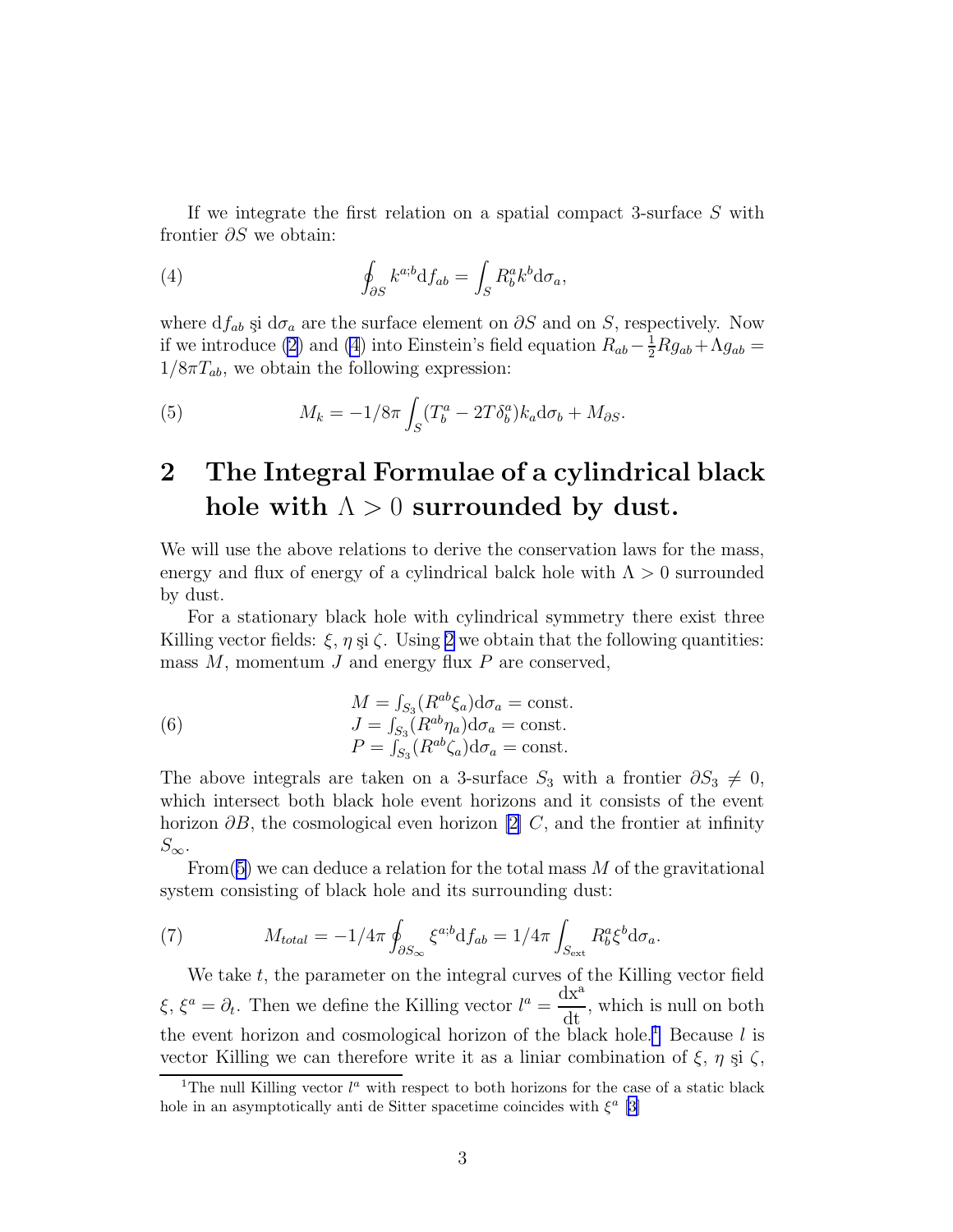$l^a = \xi^a + \Omega \eta^a + \nu \zeta^a$ . Here  $\Omega$  is interpreted as the constant angular velocity and v, the translational velocity along axis of rotation  $\eta = 0$  of the black hole.

Also we have  $df_{ab}^1 = l_{[a}n_{b]}dA_B$ , the surface element on the event horizon  $\partial B$  and  $df_{ab}^1 = l_{[a}m_{b]}dA_C$ , the surface element on the cosmological event horizon  $\partial C$ , where we denoted with  $A_B$  the area of intersection of  $S_3$  with the event horizon,  $A_B$  the area of of cosmological event horizon on  $S_3$  and  $n^a$ , respectively  $m^a$ , the null vectors orthogonal on event horizons.

We therefore obtain the following formula for the integral mass of a cylindrical black hole with positive cosmological constant  $\Lambda > 0$ :

(8) 
$$
M_{total} - 2\Omega_H J_H + \frac{\kappa_B}{4\pi} A_B + \frac{\kappa_C}{4\pi} A_C - 2v_H P_H = \int_S (2T_b^a - T\delta_b^a) \xi^a d\sigma_a.
$$

where we denoted by  $k_B$  and  $k_C$  the surface gravities for the black hole, which show to be constant on the black hole event horizon, respectively cosmological event horizon.

For a black hole asymptotic flat the total measured from infinity is  $M_{total} =$  $-1/4 \int \partial S_{\infty} \xi^{a;b} d\sigma_{ab}$ .

The following quantities:

(9) 
$$
M_H = -1/4\pi \oint_{\partial B} (\xi^{a;b}) \mathrm{d}f_{ab} = -1/4\pi \oint_{\partial B} (\xi^{a;b}) l_{[a} n_{b]} \mathrm{d}A J_H = 1/8\pi \oint_{\partial B} (\eta^{a;b}) \mathrm{d}f_{ab} = 1/8\pi \oint_{\partial B} (\eta^{a;b}) l_{[a} n_{b]} \mathrm{d}A P_H = 1/8\pi \oint_{\partial B} (\zeta^{a;b}) \mathrm{d}f_{ab} = 1/8\pi \oint_{\partial B} (\zeta^{a;b}) l_{[a} n_{b]} \mathrm{d}A
$$

represent the mass, final momentum and the flux of energy through the event horizon of black hole.

Therelations ([4\)](#page-2-0) for the Killing vector  $\zeta = \partial_z$  associated with translations along the axis of rotation take the form:

(10) 
$$
1/8\pi \int_{S} T^{ab} \zeta_{a} d\sigma_{b} = \oint_{\partial B} \zeta^{a;b} df_{ab} + \oint_{C} \zeta^{a;b} df_{ab}
$$

We can define  $P = 1/8\pi \int_S T^{ab}\zeta_a d\sigma_b$  as the energy flux of the matter between the event and cosmological horizons cele două orizonturi calculated on the spacial hipersurface S. The second term,  $P_C = \oint_C \zeta^{a,b} df_{ab}$  defines the energy flux radiated through the cosmological horizon C.

The energy-momentum tensor is defined by  $T_{ab} = \mu u^a u^b$ , where  $\mu$  is the density of the dust which rotates rigidly around the black hole with a 4 velocity  $u^a = \xi^a + \Omega \eta^a + w \zeta^a$ .

For the case of vacuum black hole with  $T_{ab} = 0, \Lambda > 0$  and axially symmetric we re-obtain the relations discovered by Smarr for a Kerr black  $[1], [7],$  $[1], [7],$  $[1], [7],$  $[1], [7],$  $[1], [7],$  $[1], [7],$